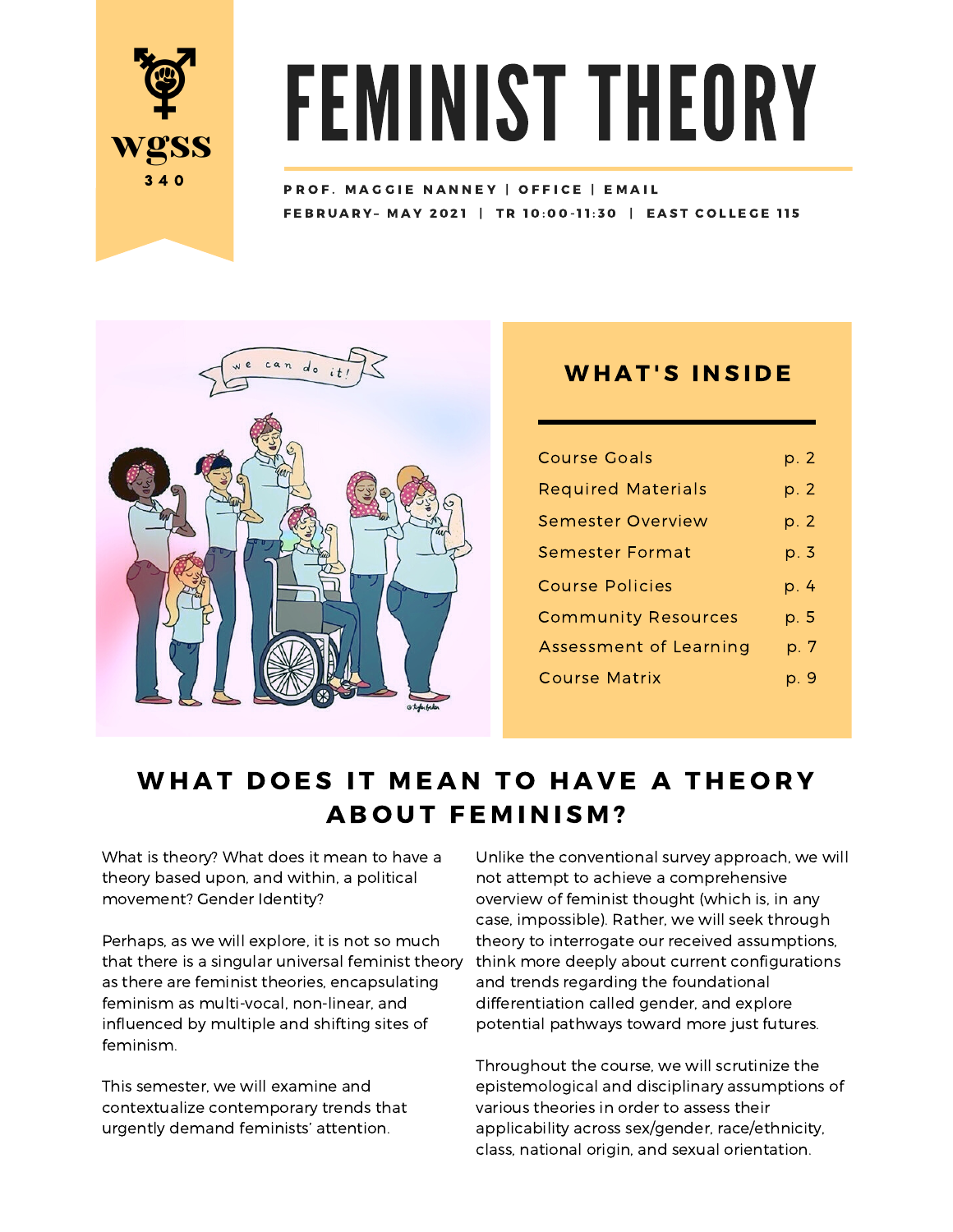# COURSE GOALS

- Explain and assess various feminist perspectives;
- To illuminate the social processes involved in the public/private, individual/structural, local/global construction of desire, performance, identity, and power;
- Hone your ability to analyze popular culture and current events from a feminist lens;
- Take a stance, with a clear rationale, in various feminist debates; and
- To apply the knowledge gathered from our studies to the scope of our own lives, our university, and our communities. and produce a well thought out analysis of, and prescription for, social change.

# REQUIRED MATERIALS

For this class, you will need access the following books. Copies are available through the bookstore, Amazon or other retailers (I recommend using independently-owned stores like Powells). If hyperlinked, the book is available for free online and will be linked on the course Moodle site. All other materials will be made available through our Moodle site.

- Ahmed, Sara. 2017. *Living a Feminist Life.* Durham: Duke University Press.
- Anzaldua, Gloria. 1987. *Borderlands/La Frontera: The New Mestiza.* San Francisco: Aunt Laute Books.
- Butler, Judith. 2004. *Undoing Gender.* New York: Routledge.
- Fine, Cordelia. 2017. Testosterone Rex: Myths of Sex, Science, and Society. New York: WW Norton.
- Kendall, Mikki. 2020. *Hood Feminism: Notes from the Women a Movement Forgot.* New York: Viking.
- Reger, Jo. 2012. *Everywhere and Nowhere: Contemporary Feminism in the United States.* New York: Oxford.

*If there is a concern regarding the cost of course materials, please contact me ASAP*

# SEMESTER OVERVIEW

| Week 1: Introductions                                 |                            |
|-------------------------------------------------------|----------------------------|
| Week 2: Feminist Frameworks                           | Groups formed              |
| Week 3: Being Gendered/Becoming Gendered              |                            |
| Week 4: Feminist Science and Embodiment               |                            |
| Week 5: Intersectionality and Black Feminism/Womanism | Questions due              |
| Week 6: Chicana Feminism and Indigenous Feminism      |                            |
| Week 7: Queer Theory                                  |                            |
| Week 8: Spring Break                                  |                            |
| Week 9: Feminist Exclusions                           | Annotated bibliography due |
| Week 10: Trans/Feminisms and Sex Wars                 |                            |
| Week 11: Labor and Neoliberalism                      |                            |
| Week 12: Postcolonial Agency                          |                            |
| Week 13: Social Movements                             | Outline due                |
| Week 14: Undoing gender                               |                            |
| Week 15: Presentations                                | Finals Due                 |
| Hint for Success:<br>990                              |                            |
| Use this table to remember deadlines!                 |                            |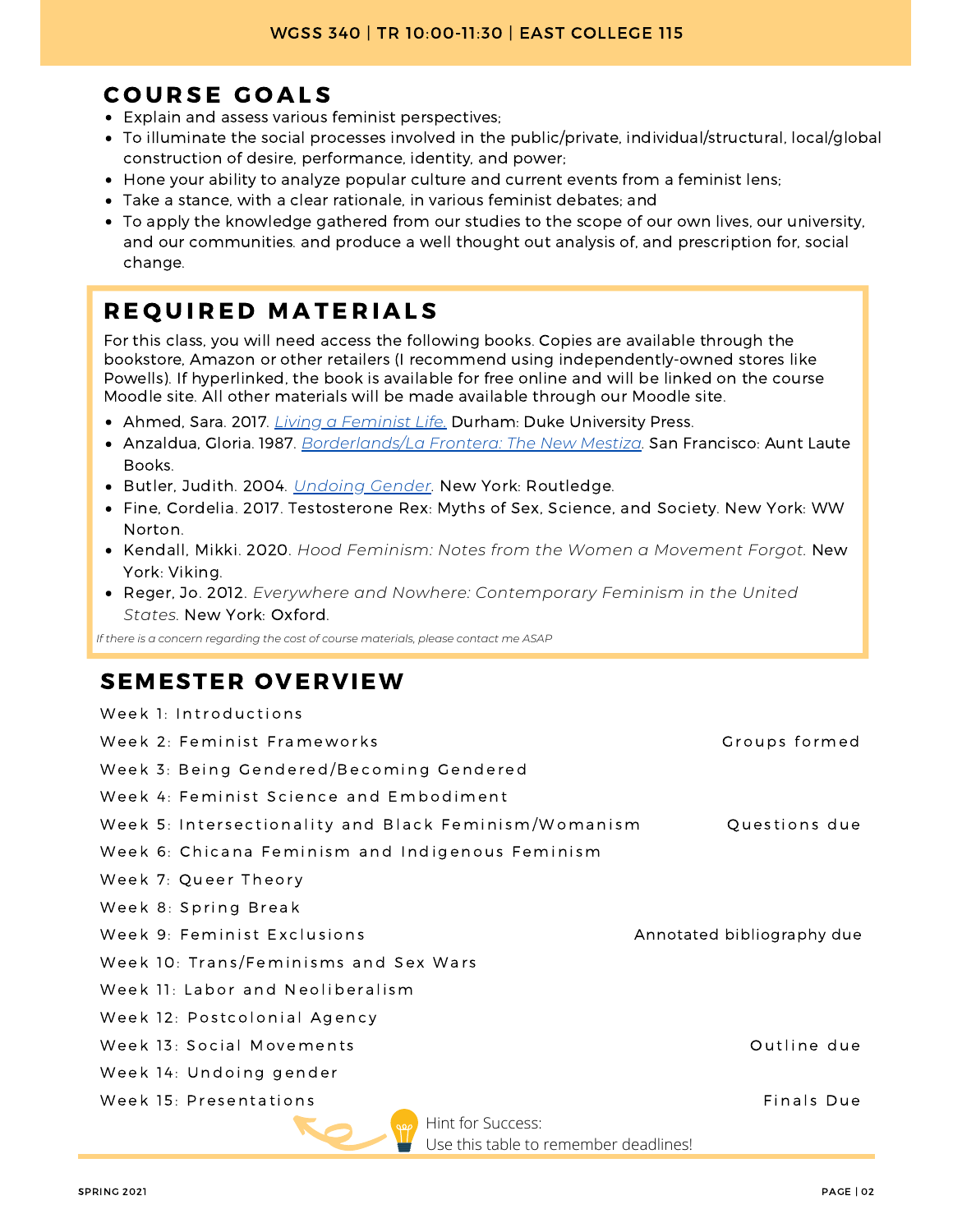# SEMESTER FORMAT

This class is organized around a seminar-style format. See the matrix for more information regarding readings and assessments.

#### Reading

Students will be assigned either a book or a combination of book selections + articles each week to prepare in advance of our designated meeting time. Assigned reading is listed daily in the course matrix. It is your responsibility to do the reading for every class. Please speak with me if there are any problems preventing you from doing so.

To gauge reading comprehension, and to begin discussion in class, you will need to submit 1 discussion question on Moodle for each class. See the matrix for more information about good discussion questions.

#### Discussion and Participation

*(30% of grade)*

Because this course is largely discussion based, students are expected to be active participants in course discussions, contributing to the conversation and pushing our thinking with deep, analytical questions. There are a wide range of possibilities for getting involved, including:

- Active listening
- Answering questions posed by the instructor
- Summarizing readings or ideas when asked
- Responding to other students' questions
- Building on previous points made by others
- Raising thoughtful questions of your own
- Asking for clarifications
- Critiquing or commenting on the texts
- Comparing and contrasting readings and other course materials
- Sharing exemplary experiences
- Engaging in critical reflection on your own and others' assumptions

Please see the "Guidelines for Classroom Participation" online for more information on classroom discussions. See the rubric below for more information about how attendance and participation will be graded.

#### Class Leadership and Commentary *(25% of grade)*

Beginning the second week of class, students will sign up to be discussion leaders, responsible for leading course discussion for 45 minutes twice during the semester (these must be two separate dates). This provides students the ability to garner in-depth understanding of the topic and guide their peers in the learning process. Leaders will have the opportunity to request their peers to read either an additional article or blog of their choosing, watching a video, or guide in

an activity to connect the readings to leaders' interests or current events, to be assigned the week before class (so read ahead!). For each time students present, they must also prepare a 3-page written commentary due in class that provides an overview of their presentation plan, synthesizing course material, and provide guided questions that they have prepared for class.

#### Major Project: Roundtable Discussion *(45% of grade)*

Throughout the semester, you will be working with a small group of fellow students to think through a feminist topic. Because there is rarely consensus or a single perspective to feminist questions, the purpose of these discussions is to engage in theory building with your peers.

This project will have multiple stages throughout the semester, including topic selection, question development, annotated bibliography, discussion outline, an oral discussion in class (~30 minutes), and a written paper (typed transcript of discussion and 3-5 page reflection).

We will read examples of feminist roundtables as a method throughout the semester to exemplify the process.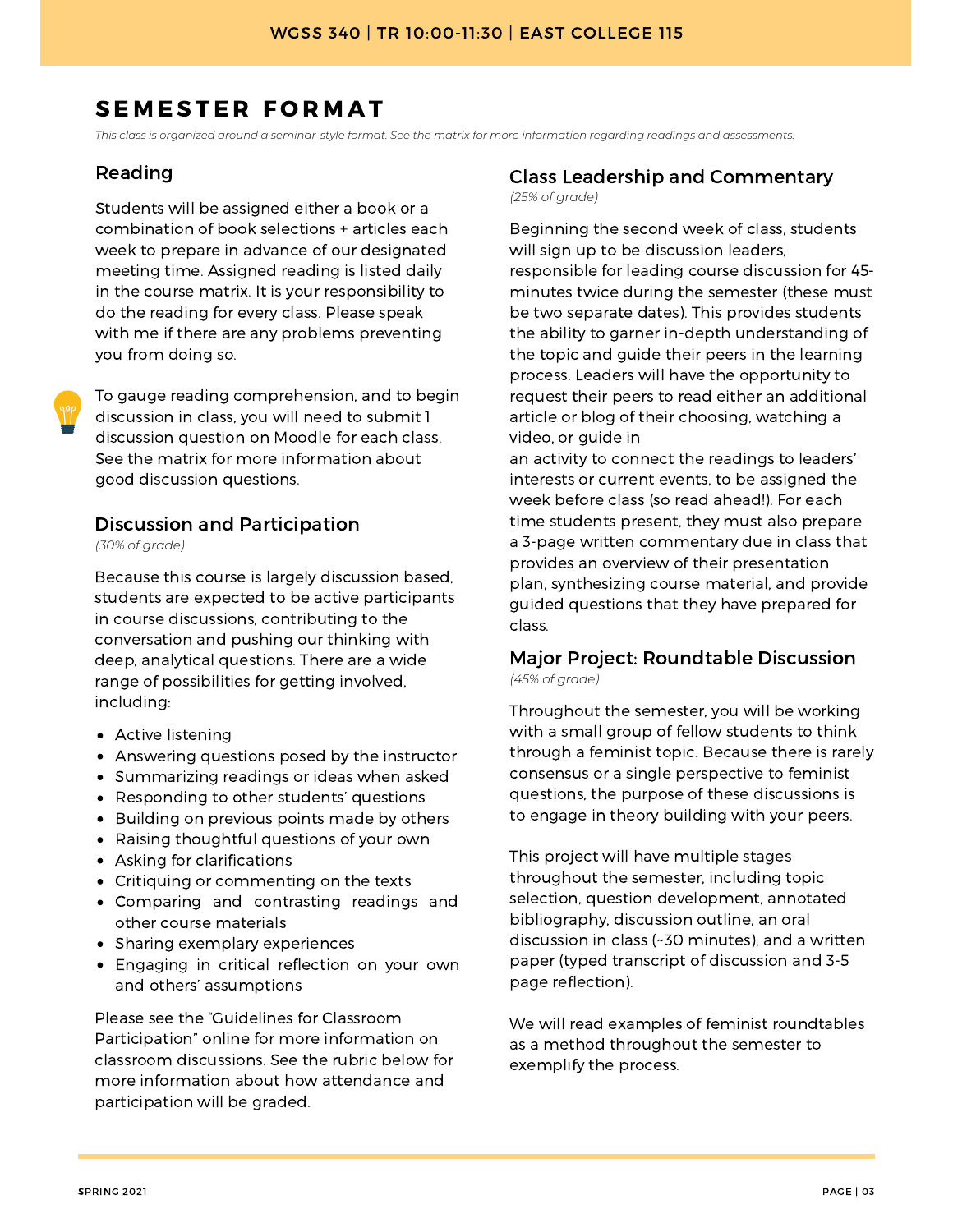# **CLASS POLICIES**

#### Attendance and Participation

In order to learn from one another, participation in class is expected. Participation may look differently each day, including active participation in class discussion, group activities, or paying attention to lectures and speakers. Activities and assignments will be turned in for class participation credit.

In order to participate, you need to show up to class. Attendance will be taken at the beginning of each class period. Class attendance is taken to keep track of who is present, and with better attendance (90% of classes attended) and if you are borderline on a grade, it will help boost your grade, but never will it hinder your grade. Remember, attendance alone is not enough.You should also ask questions, answer questions, and/ or initiate discussion.

Life, however, sometimes happens and we must miss class. We are human after-all. You are adults and can make decisions for yourselves regarding if you come to class or not. Should you miss class, you need to make necessary arrangements with your peers to review what you missed. Participation and activity points will not be able to be made up should you miss class unless with a note from Health Services, a medical or mental health professional, other professor, or Class Dean.

Children and other dependents are welcome to the class if care plans fall through. Please email me should this be a concern or if you need to bring your children to class.

If you begin to miss class consistently or for a long period of time, I may check in with you to make sure everything is okay. I will also encourage you to speak with your Class Dean or other appropriate resource on campus as needed

#### Late Work

Late work will not be accepted unless prior arrangements are made (for example, religious holidays). If you need an extension on work, please contact me to discuss appropriate arrangements.

#### Expected Work Load

You should expect approximately 1 book or ~100 pages of reading and assignments for each week.

#### Emails and Grades

Learning is not just a matter of knowing material, but the ability to grow and show how you can apply the material in class. Therefore, I believe that grades should reflect how you have grown as a scholar throughout the semester, not just if you get an answer correct. While I do my best to provide you opportunities to succeed, it is also up to you do put in the work.

To maintain a sense of work-life balance, I will not by answering emails after 7pm during the weekdays or on the weekends after 5pm on Friday until Monday morning. I will respond to all emails, except over the weekends, within 24 hours.

I cannot discuss grades over email. Please wait 24 hours after receiving feedback/grades, and after such time if you still have a question, feel free to contact me to arrange a meeting.

#### Office Hours/ Drop In Hours

Office hours are times in which I will be available, regardless if you have an arranged meeting with me, in my office. Feel free to drop in at that time to discuss class matters. These hours are subject to change, and I will make an announcement in class and over email in advance if this occurs.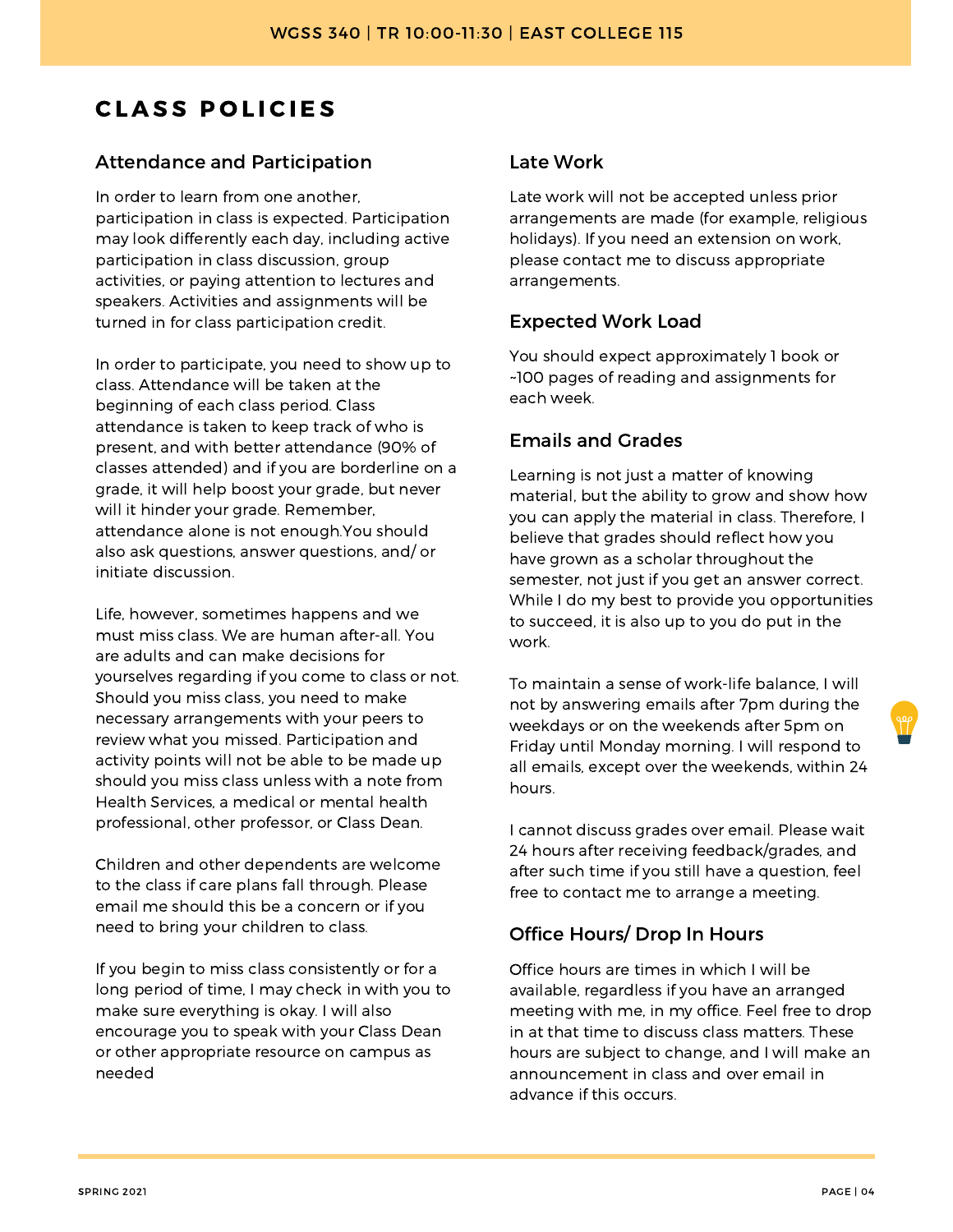Below are some possible reasons students might want to attend drop-in hours:

- You missed a class and want to talk about what you missed after you reviewed materials and notes from peers
- You're not quite sure you understand a concept from class and want to discuss the concept in more detail
- You want to discuss preparing for an assignment
- You would like to discuss how to improve on future assignments
- You're interested in Women's and Gender Studies and want to learn more about the programs and careers

Though you are welcome to come to my office to talk about anything!

#### **Technology**

Technology, including laptops, tablets and ereaders, are permitted in the classroom for class purposes only such as looking at readings, videos, and taking notes. We will use these devices from time to time in our class activities, and I will let you know a class period prior so that you may be prepared to use them. If computers become a distraction for students including browsing/ shopping online, doing work for another class, gaming, or texting, I will revise this policy and ask that they be put away. I ask that cellphones are put away and on vibrate/silent during class as a sign of respect to both me and your peers and to show your active participation and attention in class. If there is an emergency requiring a cell phone be made available, please talk to me before the class period begins.

# **COMMUNITY RESOURCES**

#### Academic Integrity

Cheating, plagiarism, submission of the work of others, etc. violates DePauw's policy on academic integrity and may result in penalties ranging from a lowered grade to course failure, suspension or expulsion.

The policy and discussion of each student's obligations and rights can be found in the Student Handbook. The policy is also available at:

http://www.depauw.edu/handbooks/academic/

If you have any questions about my expectations regarding academic integrity, including my expectations regarding group work, it is your responsibility to ask me.

#### Pronouns and Names



Please contact me if you would like to discuss pronouns or names that you use. I use they/them pronouns and request that students respect the pronouns of their classmates. I also acknowledge that pronouns and names may change- please let me know if this is the case.

#### Course Etiquette

Due to the personal nature of this course, class discussions and all other course interactions will be respectful and dignified. All participants will be accountable for their comments in this course. See the Student Handbook for definitions and policies on harassment and intolerable behavior.

Classroom etiquette also means engaging with ideas that are different from your own in a respectful manner, even when you may have serious disagreements. Constructive criticism is certainly encouraged. Personal attack, on the other hand, will not be tolerated. In the first week of class, we will do a series of activities that will help us, as a class, learn to constructively discuss sensitive topics and to work together and collaboratively build discussion guidelines.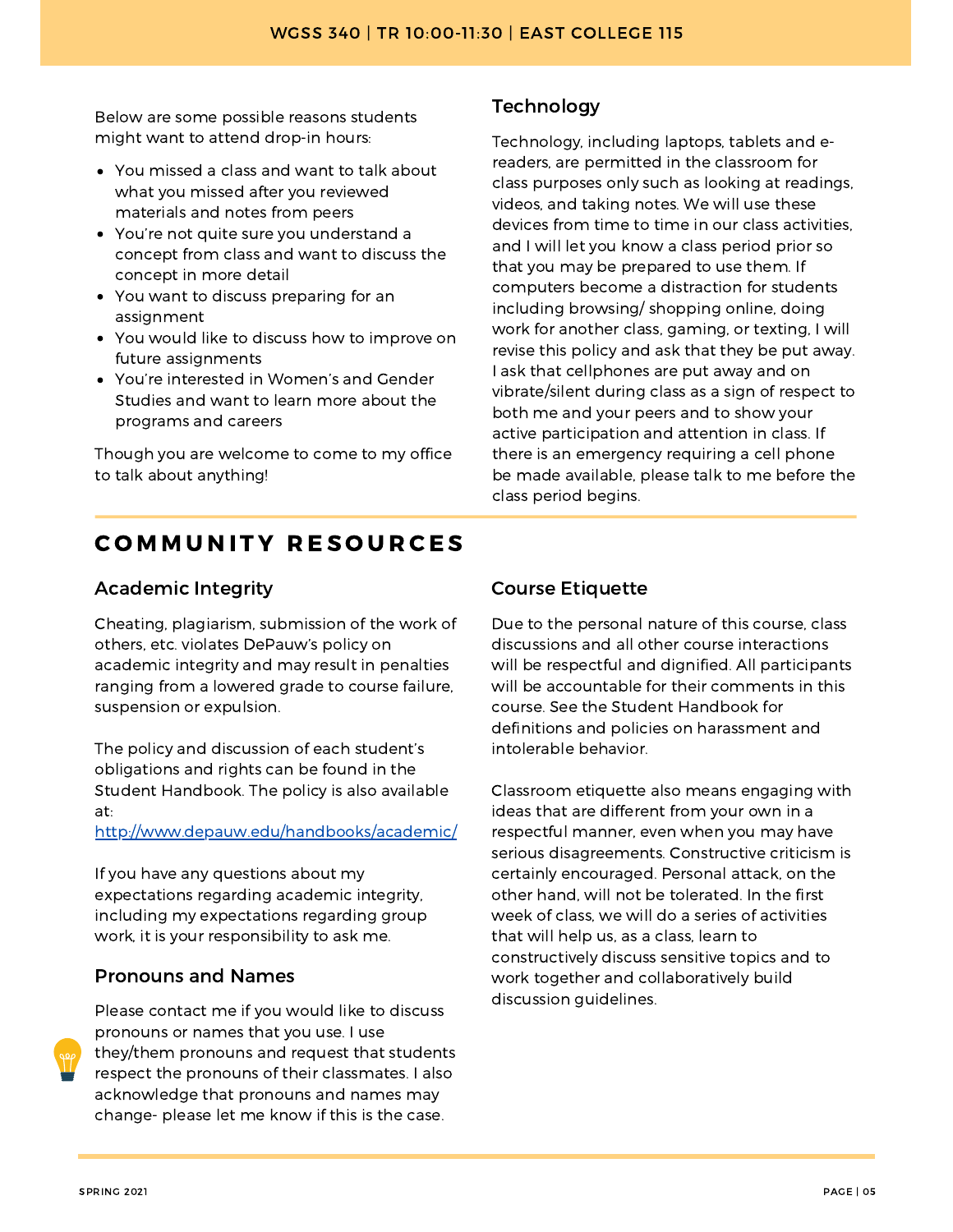#### Writing Support

Any and all times you utilize someone else's idea or words, either from text or online, a full citation must be used to acknowledge the author's work. For more information about citations, please feel free to discuss with me, and consult http://owl.english.purdue.edu In this course, ASA, APA, and Chicago style citations will be accepted. Additional services on campus are available with learning how to properly cite material. For more information visit the campus writing center.

#### Confidential Information

All information shared with me or in class should be treated as completely confidential. Under university policy and federal law, the only time confidentiality will not be maintained is during times regarding sexual harassment or assault or in the instance (or threat of) violence or harm to oneself or another.

Though the assignments do not require sharing of personal experiences, if there is a concern regarding sensitive experiences, please contact me and we will come up with alternative solutions.

#### Content Warning

Reading and discussing these texts can be demanding in ways that are often unexpected, and your success in this class will require an open and even engagement with explicit material, even if you do not agree with the text's arguments. A word of warning: some of the texts presented in this course are explicit and may be uncomfortable, but never should they feel unsafe. Please feel free to discuss with me, or contact any of the sources below, should a topic in the course create an unsafe environment for you mentally, emotionally, or culturally, academically, or socially.

#### Accessibility

Disabilities can be visible and invisible, and I am dedicated to ensuring that all students succeed in our course.

Please contact me early in the semester to discuss options if the design of this course produces barriers to full and meaningful participation. I am happy to work with you and the Student Accessibility Services to make this course accessible.

Detailed information on documentation requirements, accommodations and services, and other related information can be found on the course website under "Resources". These accommodations and services are coordinated through the SAS staff in the Union building. For additional information, please contact the SAS office at phone number (765-658-6267) or email (studentaccessibility@depauw.edu).

#### Academic Support Resources

*There are a number of services on campus that are available for your academic success. See the course Moodle site for links and contact information for the following resources:*

Class Deans Office Counseling Services Student Accessibility Services Office of Diversity, Equity, and Inclusion Religious and Spiritual Life Student Success Center Women's Center Writing Center

\*\*\*This syllabus and course schedule is subject to change should the instructor find it necessary for the success of the students.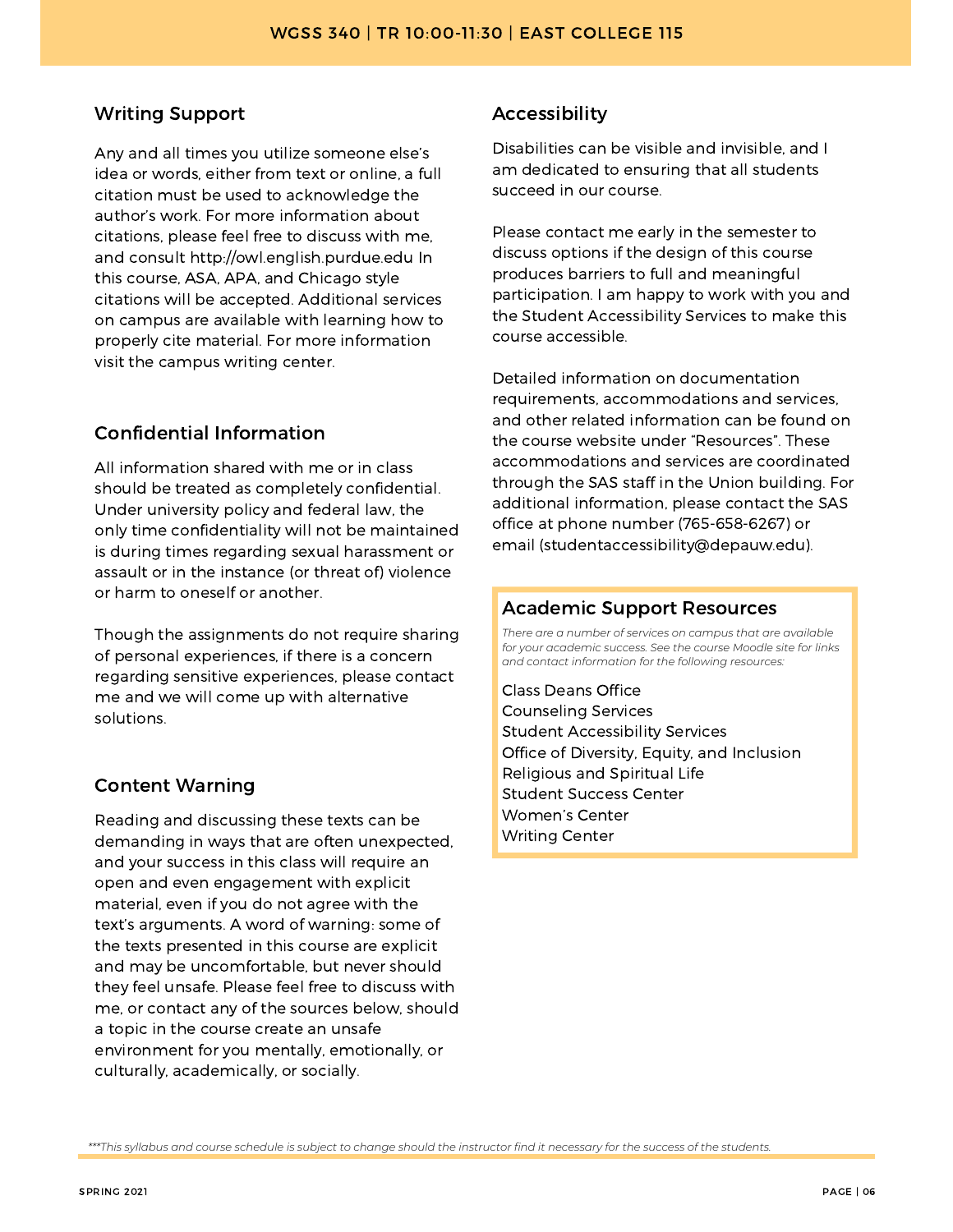# ASSESSMENT OF LEARNING

*Further instructions for assignments can be found on the course Moodle page*

#### Final Grade Weights

| Participation and Activities<br>Participation 20%                                                                                                          |                              | <b>Grade Distribution</b>                      |  |
|------------------------------------------------------------------------------------------------------------------------------------------------------------|------------------------------|------------------------------------------------|--|
| Discussion Questions 5%<br>Activities 5%                                                                                                                   | $\overline{A}$<br>A-         | 100-93%<br>92-90%                              |  |
| Course Leadership and Commentary<br>Course Leadership Presentation 15%<br>Course Leadership Commentary 10%                                                 | $B+$<br>B<br>B-<br>$C+$<br>C | 89-87%<br>86-83%<br>82-80%<br>79-77%<br>76-73% |  |
| Roundtable Project<br>Roundtable Questions 5%<br>Annotated Bibliography 5%<br>Roundtable Outline 5%<br>Roundtable Presentation 15%<br>Roundtable Paper 15% | $C-$<br>D+<br>D<br>D-<br>F   | 72-70%<br>69-67%<br>66-63%<br>62-60%<br>59-0%  |  |

#### Discussion Question Guide

For each class, you are required to submit one discussion post based on the readings. You will be assessed both on completion as well as the quality of your post. These may be used for group discussions, assessment of student understanding of materials, and bonus opportunities. Discussion posts will be submitted on the class Moodle page by 8:00am before class each day.

A good post does the following:

- Requires use of critical analysis skills of class issues and concepts, Synthesizing/ comparing one or more readings
- Requires demonstration of both factual knowledge of content and comprehension and application of the knowledge
- It should not be a simple "look up in the readings" "yes or no/true or false" or "what's your opinion/do you agree" questions
- This could include links to outside articles or news with ties to the readings, questions, vocabulary, half-formed thoughts, etc.

#### Examples:

*How has activism changed since the advent of the internet and social media? How has the line blurred between legally allowed activism and illegal behavior?*

This is a good question because it does not have a clear yes/no or correct

answer, allowing for people to engage with critical thinking about what social movements are

*In what ways does the students in Pascoe's study on "fag discourse" highlight how gender and sexuality are intersectional through Schilt and Westbrook's "determining gender" framework?*

This is a good question because it attempts to synthesize two readings to understand how these concepts are related.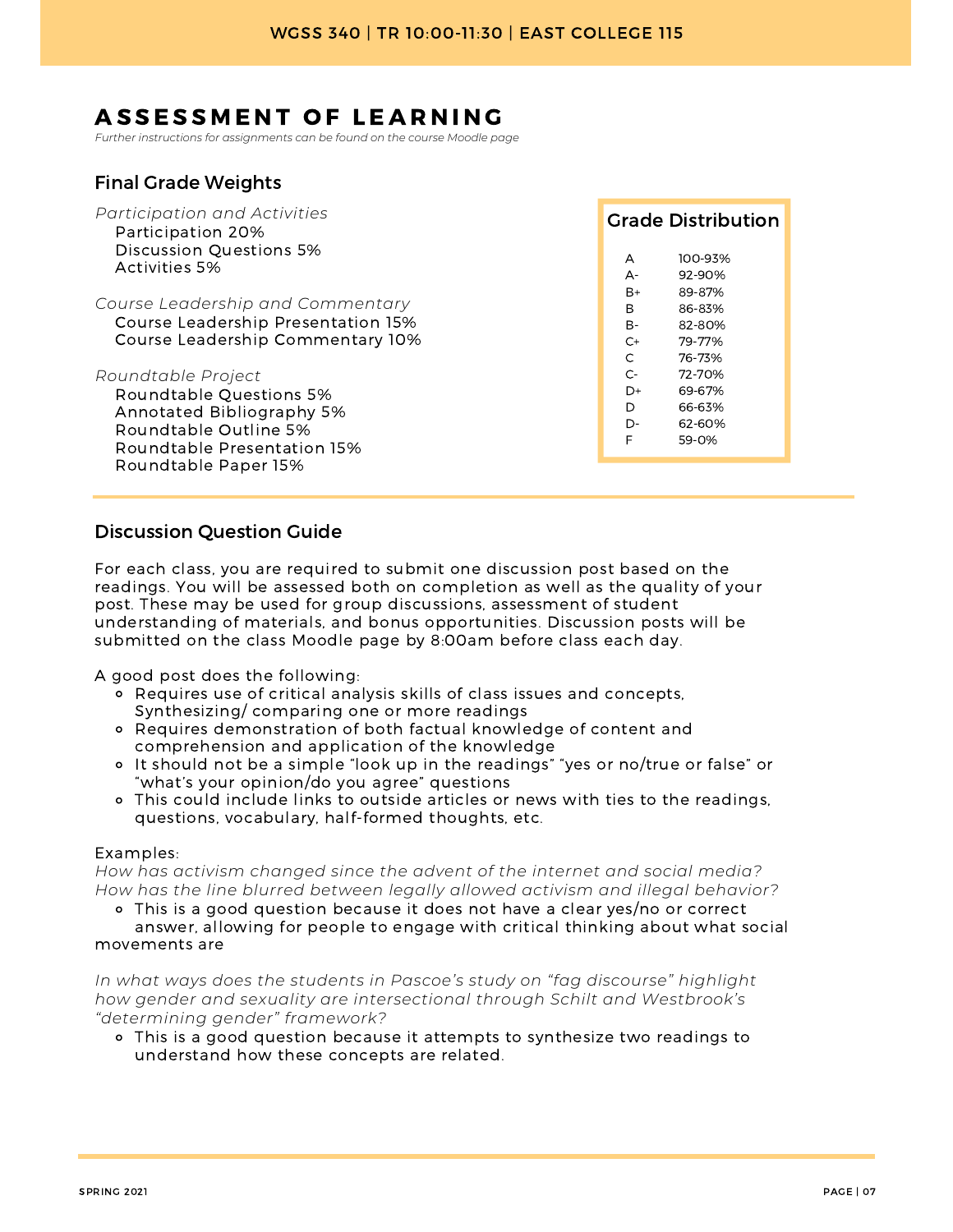# ASSESSMENT OF LEARNING

*Further instructions for assignments can be found on the course Moodle page*

#### Participation and Course Leadership Rubric

| <b>ITEM</b>              | <b>ASSESSMENT</b>                                                                                                                                                                                                                                                               | <b>POINTS</b> |
|--------------------------|---------------------------------------------------------------------------------------------------------------------------------------------------------------------------------------------------------------------------------------------------------------------------------|---------------|
| Active listening         | Actively listens when others speak, as indicated by<br>comments that incorporate and build on the ideas of others                                                                                                                                                               | /25           |
| Critical engagement      | Demonstrates a deep understanding of the topics through<br>engagement and citation of the majority of texts<br>Exercises higher-order thinking skills including analysis,<br>synthesis, evaluation, and critique<br>Supports ideas with relevant evidence from course materials | /25           |
| Impact on seminar        | Proactively contributes to discussions by raising thought-<br>provoking questions<br>Comments frequently and helps moves the seminar<br>conversation forward                                                                                                                    | 25            |
| Quality of participation | Actively participates at appropriate times<br>Attendance is regular and timely<br>Interactions with peers is respectful                                                                                                                                                         | '25           |
| Discussion questions     | Submits discussion questions on time<br>Questions are thoughtful and engaging                                                                                                                                                                                                   | 125           |

#### Commentary and Roundtable Paper Rubric

| <b>ITEM</b>  | <b>ASSESSMENT</b>                                                                                                                                                                                                                                                                                                                                                                                                                                                             | <b>POINTS</b> |
|--------------|-------------------------------------------------------------------------------------------------------------------------------------------------------------------------------------------------------------------------------------------------------------------------------------------------------------------------------------------------------------------------------------------------------------------------------------------------------------------------------|---------------|
| Ideas        | The concepts discussed in the instructions are defined and used<br>correctly<br>The ideas used are interesting and demonstrate sophistication in<br>thought                                                                                                                                                                                                                                                                                                                   | 25            |
| Organization | Central ideal/thesis/argument is clearly communicated and worth<br>developing, yet limited enough to be manageable<br>Uses a logical structure appropriate to subject, purpose, audience,<br>and thesis<br>Space is taken to pause and explain/reflect on one portion before<br>introduction of new information with clear and organized<br>transitions<br>Paragraphs are kept on topic                                                                                       | 25            |
| Mechanics    | Spelling, punctuation, proper sentence structure are all executed<br>Formal writing style is utilized (no "loling," contractions, winks,<br>abbreviating "you" with "u" etc)<br>Sentences are varied, yet clearly structured and carefully focused,<br>not long and rambling<br>Uses proper style citation both in-text and in references<br>Draws on appropriate sources and uses evidence appropriately and<br>effectively to provide sufficient evidence to support thesis | 25            |
| Overall      | All questions are answered thoroughly and thoughtfully<br>Page requirements are met (no huge chunks of space at the top<br>with headings or at the bottom, tables or images in-text, large<br>footnotes, or references counted in word count- full page must be<br>typed to be considered a page [i.e. full 3rd page to be considered 3<br>pages])                                                                                                                            | '25           |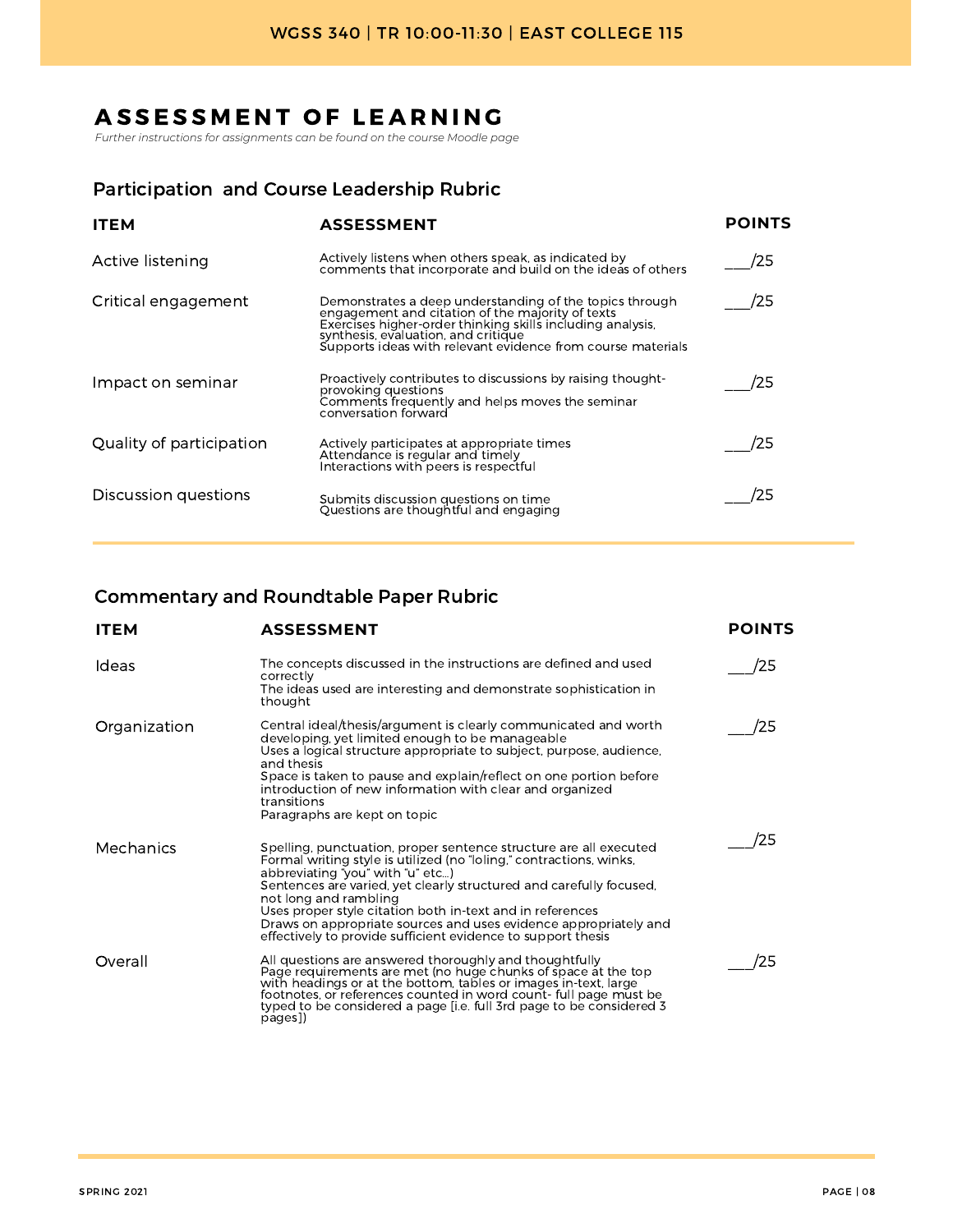| <b>Date</b><br>Feb <sub>2</sub><br>Feb 4 | <b>Topic</b><br>Introductions  | <b>Reading</b><br>Tuesday:<br>bell hooks, 1991. "Theory as Liberatory Practice" Yale Journal of Law<br>& Feminism 4:1.<br>Thursday:<br>Tong, Rosemarie. 2014. "Introduction: The Diversity of Feminist<br>Thinking." Pp. 1-10 in Feminist Thought: A More Comprehensive<br>Introduction. Boulder: Westview Press.<br>Ahmed, Sara. Living a Feminist Life (Intro) | <b>Assignments</b>           |
|------------------------------------------|--------------------------------|------------------------------------------------------------------------------------------------------------------------------------------------------------------------------------------------------------------------------------------------------------------------------------------------------------------------------------------------------------------|------------------------------|
|                                          |                                | Nicolazzo, Z, and Crystal Harris. 2014. "This is What a Feminist<br>(Space) Looks Like." About Campus.                                                                                                                                                                                                                                                           |                              |
| Feb 9<br>Feb 11                          | Feminist<br>Frameworks         | Tuesday:<br>Reger, Jo. Everywhere and Nowhere (Intro and section 1)                                                                                                                                                                                                                                                                                              | <b>Final Group</b><br>Survey |
|                                          |                                | Thursday:<br>Reger, Jo. Everywhere and Nowhere (section 2 and conclusion)                                                                                                                                                                                                                                                                                        |                              |
| Feb 16<br>Feb 18                         | Being/<br>Becoming<br>Gendered | Tuesday:<br>Simone de Beauvoir. 1989. The Second Sex: "Introduction" &<br>Chapter 1. Vintage.                                                                                                                                                                                                                                                                    |                              |
|                                          |                                | Butler, Judith. Undoing Gender (Ch. 1, 4, 9)                                                                                                                                                                                                                                                                                                                     |                              |
|                                          |                                | Thursday:<br>Hubbell, Justin. 2016. "The Ultimate Break Down of the Gender<br>Binary- Why It Hurts Us All" Everyday Feminism.                                                                                                                                                                                                                                    |                              |
|                                          |                                | Harding, Sandra. 1986. "The Instability of the Analytical Categories<br>of Feminist Theory." Signs 11(4): 645-664.                                                                                                                                                                                                                                               |                              |
|                                          |                                | Westbrook, Laurel and Kristen Schilt. 2014. "Doing Gender,<br>Determining Gender: Transgender People, Gender Panics, and the<br>Maintenance of the Sex/Gender/Sexuality System." Gender & Society<br>28(1):32-57.                                                                                                                                                |                              |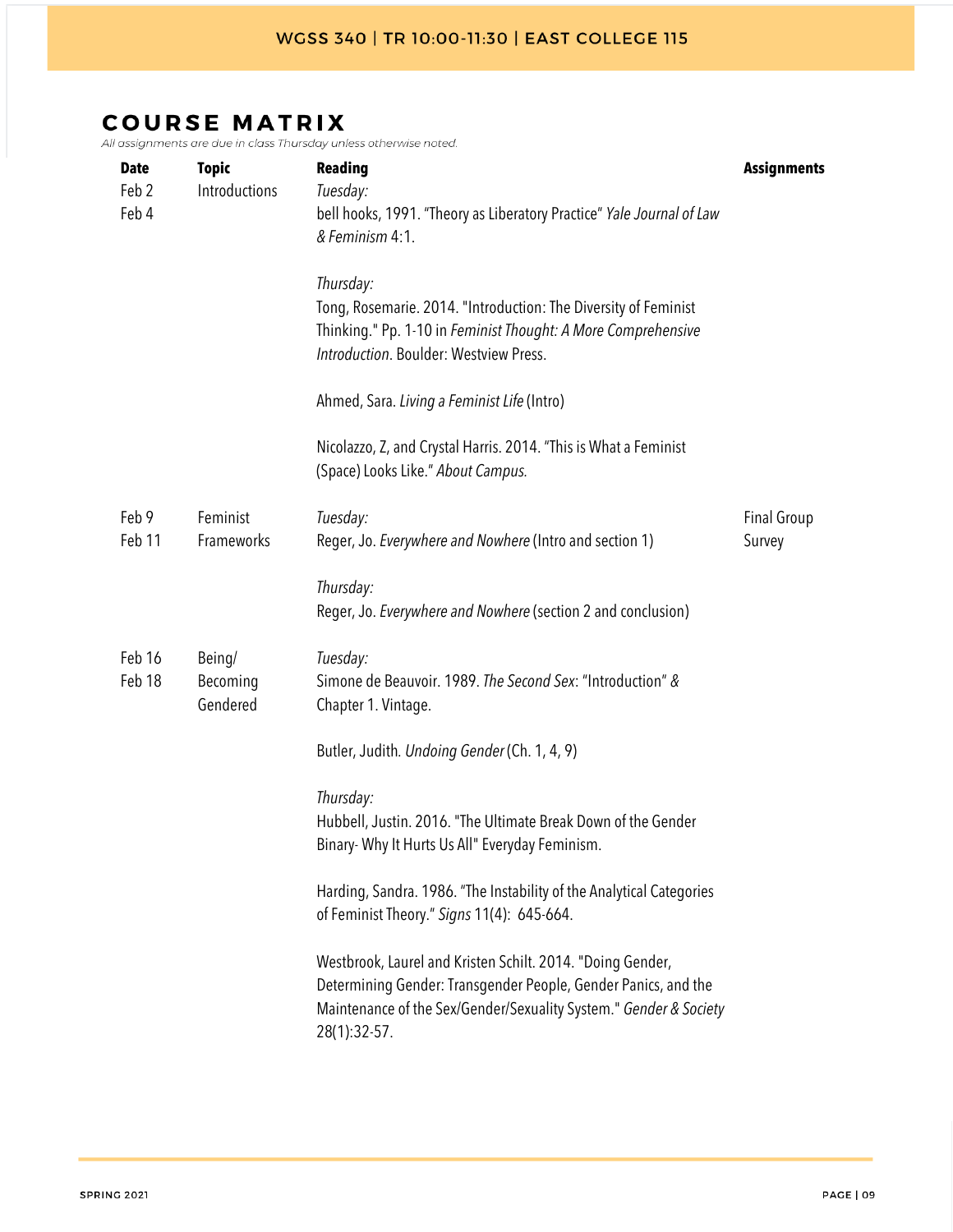| Feb 23         | Science and                            | Tuesday:                                                                                                                                                                                                                                                                     |                                         |
|----------------|----------------------------------------|------------------------------------------------------------------------------------------------------------------------------------------------------------------------------------------------------------------------------------------------------------------------------|-----------------------------------------|
| Feb 25         | Embodiment                             | Fine, Cordelia. Testosterone Rex (all)                                                                                                                                                                                                                                       |                                         |
|                |                                        | Thursday:<br>Garland-Thomson, Rosemarie. 2002. "Integrating Disability,<br>Transforming Feminist Theory." NWSA Journal 14:1-32.                                                                                                                                              |                                         |
|                |                                        | Weitz, Rose. 2010. "A History of Women's Bodies." Pp. 3-12 in The<br>Politics of Women's Bodies: Sexuality, Appearance, and Behavior,<br>edited by Rose Weitz. Oxford: Oxford University Press.                                                                              |                                         |
|                |                                        | Markowitz, Sally. 2017. "Pelvic Politics: Sexual Dimorphism and Racial<br>Difference." Pp. 43-55 in <i>Queer Feminist Science Studies</i> , edited by C.<br>Cipolla, K. Gupta, D.A. Rubin, and A. Willey. Seattle: University of<br>Washington.                              |                                         |
| Mar 2<br>Mar 4 | Intersections<br>and Black<br>Feminism | Tuesday:<br>"A Black Feminist Statement." In This Bridge Called My Back:<br>Writings by Radical Women of Color, edited by Cherie Moraga and<br>Gloria Anzaldúa. New York: Kitchen Table   Women of Color Press,<br>pp. 210-218                                               | Draft<br>Roundtable<br>Questions<br>Due |
|                |                                        | Crenshaw, Kimberlé. 1991. "Mapping the Margins: Intersectionality,<br>Identity Politics, and Violence against Women of Color." Stanford<br>Law Review 43:1241-1299.                                                                                                          |                                         |
|                |                                        | Patricia Hill Collins, "Learning from the Outsider Within: The<br>Sociological Significance of Black Feminist Thought," in Feminist<br>Standpoint Theory Reader, 103 - 126.                                                                                                  |                                         |
|                |                                        | Thursday:<br>Watch Jaxmyn "White Feminism"                                                                                                                                                                                                                                   |                                         |
|                |                                        | Cooper, Brittney. 2015. "Intersectionality." In L. Disch & M.<br>Hawkesworth (Eds.), The Oxford Handbook of Feminist Theory (pp.<br>385-406). New York: Oxford University.                                                                                                   |                                         |
|                |                                        | Gossett, Che and Juliana Huxtable. "Existing in the World: Blackness<br>at the Edge of Trans Visibility." Pp. 183-190 in Trap Door: Trans<br>Cultural Production and the Politics of Visibility, edited by R. Gossett,<br>E.A. Stanley, and J. Burton. Cambridge: MIT Press. |                                         |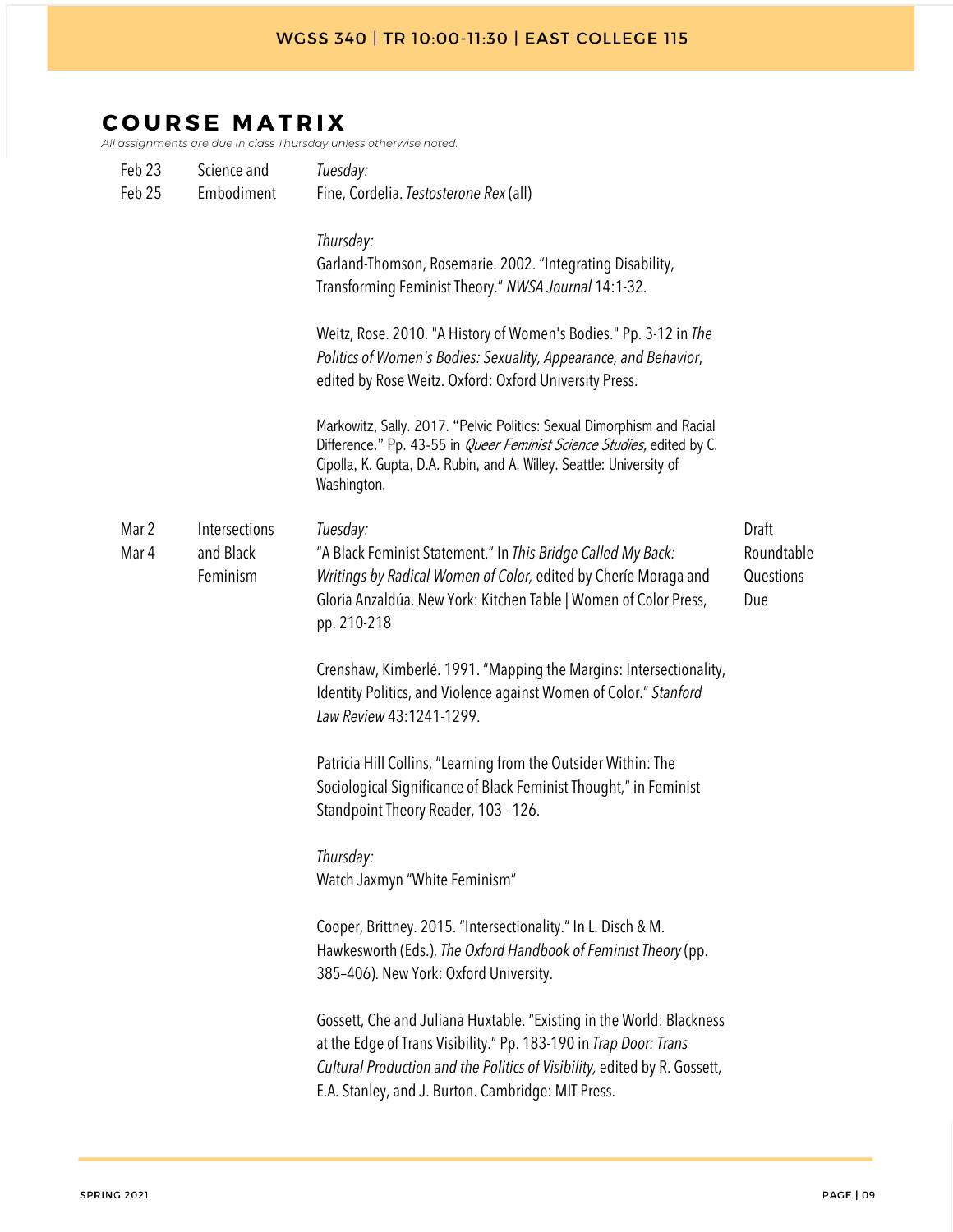McCall, Leslie. 2005. "The Complexity of Intersectionality." Signs:

# **COURSE MATRIX**

|                         |                                       | Journal of Women in Culture and Society 30:1771-1800.                                                                                                                                                                                                            |
|-------------------------|---------------------------------------|------------------------------------------------------------------------------------------------------------------------------------------------------------------------------------------------------------------------------------------------------------------|
| Mar 9<br>Mar 11         | Chicana and<br>Indigenous<br>Feminism | Tuesday:<br>Anzaldúa, Gloria. Borderlands/La Frontera (ch. 1-7)                                                                                                                                                                                                  |
|                         |                                       | Alarcon, Norma. 1990. "Chicana Feminism: In the tracks of 'the'<br>native woman." Cultural Studies 4(3):248-256.                                                                                                                                                 |
|                         |                                       | Thursday:<br>Guerrero, M. A. Jaimes. 2003. "'Patriarchal Colonialism' and<br>Indigenism: Implications for Native Feminist Spirituality and Native<br>Womanism." Hypatia 18:58-69.                                                                                |
|                         |                                       | Smith, Andrea. 2002. "Better Dead than Pregnant: The colonization<br>of native women's reproductive health." in Policing the National<br>Body: Sex, Race, and Criminalization, edited by Jeal Silliman and<br>Anannya Bhattacharjee. Cambridge: South End Press. |
|                         |                                       | Ramirez, Renya K. 2007. "Race, tribal nation, and gender: A native<br>feminist approach to belonging" Meridians: feminism, race,<br>transnationalism 7(2): 22-40.                                                                                                |
| Mar 16<br><b>Mar 18</b> | Queer Theory                          | Tuesday:<br>Ahmed, Sara. 2006. "Orientations: Toward a queer<br>phenomenology." GLQ: A Journal of Lesbian and Gay Studies 12<br>$(4):543-574.$                                                                                                                   |
|                         |                                       | Halberstam, Judith. 2008. "The Anti-social Turn in Queer Studies."<br>Graduate Journal of Social Science 5(2): 140-156.                                                                                                                                          |
|                         |                                       | Thursday:<br>Puar, Jasbir K. "Queer Times, Queer Assemblages." Social Text 23.<br>3&4: 121-139.                                                                                                                                                                  |
|                         |                                       | Somerville, Siobhan B. 1994. "Scientific Racism and the Emergence<br>of the Homosexual Body." Journal of the History of Sexuality, 5(2):<br>243-266.                                                                                                             |
| Mar 23<br>Mar 25        | NO CLASS                              | No reading                                                                                                                                                                                                                                                       |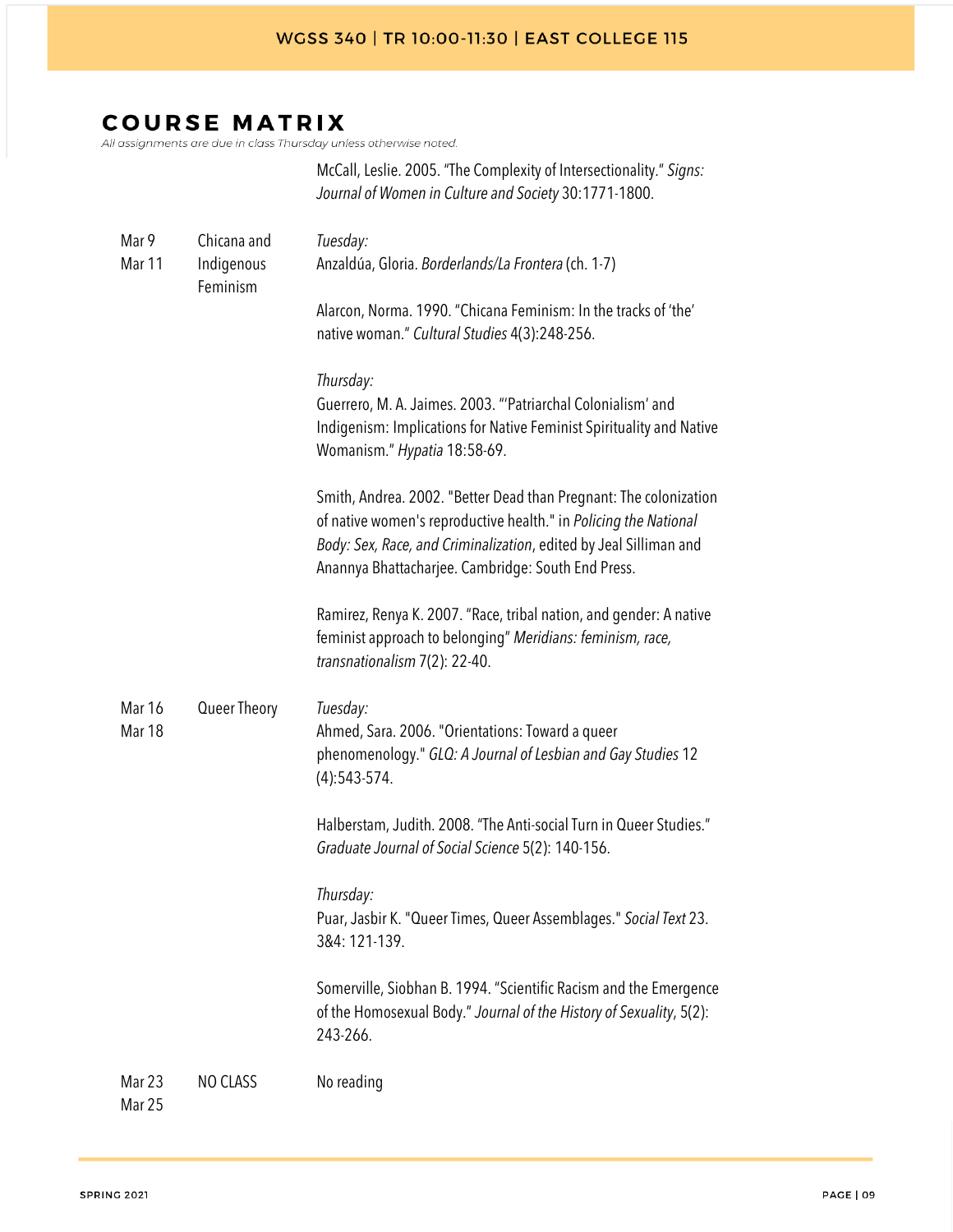| Mar 30<br>Apr 1 | Feminist<br>Exclusions | Tuesday:<br>Kendall, Mikki. Hood Feminism (intro through "Fetishization of<br>Fierce")<br>Thursday:<br>Kendall, Mikki. Hood Feminism ("Hood doesn't hate" to end)                                                                                                                                                                                                                                                                                                                                                                                                                                                                                                                                                                                                                                                                                                                                                                                                                                                                                                                                                                                                                                                                                                                    | Annotated<br>Bibliography<br>& Revised<br>Questions<br>Due |
|-----------------|------------------------|--------------------------------------------------------------------------------------------------------------------------------------------------------------------------------------------------------------------------------------------------------------------------------------------------------------------------------------------------------------------------------------------------------------------------------------------------------------------------------------------------------------------------------------------------------------------------------------------------------------------------------------------------------------------------------------------------------------------------------------------------------------------------------------------------------------------------------------------------------------------------------------------------------------------------------------------------------------------------------------------------------------------------------------------------------------------------------------------------------------------------------------------------------------------------------------------------------------------------------------------------------------------------------------|------------------------------------------------------------|
| Apr 6<br>Apr 8  | Trans/Feminisms        | Tuesday:<br>Bettcher, Talia. 2014. "Feminist Perspectives on Trans Issues." In The<br>Stanford Encyclopedia of Philosophy, edited by E. N. Zalta.<br>Koyama, Emi. 2003. "The Transfeminist Manifesto." Pp. 244-59 in<br>Catching a Wave: Reclaiming Feminism for the 21st Century, edited<br>by R. Dicker and A. Piepmeir. Boston: Northeastern University Press.<br>Williams, Cristan. 2016. "Radical Inclusion: Recounting the Trans<br>Inclusive History of Radical Feminism." Transgender Studies<br>Quarterly 3(1-2):254-58.<br>Thursday:<br>Noble, Bobby. 2012. "Trans. Panic. Some Thoughts toward a Theory<br>of Feminist Fundamentalism." Pp. 45-59 in Transfeminist<br>Perspectives in and Beyond Transgender and Gender Studies, edited<br>by A. F. Enke. Philadelphia: Temple University Press.<br>Koyama, Emi. 2006. "Whose Feminism Is It Anyway?: The Unspoken<br>Racism of the Trans Inclusion Debate." Pp. 698-705 in The<br>Transgender Studies Reader, edited by S. Stryker and S. Whittle. New<br>York: Routledge.<br>Enke, A. Finn. 2012. "The Education of Little Cis: Cisgender and the<br>Discipline of Opposing Bodies." Pp. 60-8- in Transfeminist<br>Perspectives in and Beyond Transgender and Gender Studies.<br>Philadelphia: Temple University Press. |                                                            |
|                 |                        |                                                                                                                                                                                                                                                                                                                                                                                                                                                                                                                                                                                                                                                                                                                                                                                                                                                                                                                                                                                                                                                                                                                                                                                                                                                                                      |                                                            |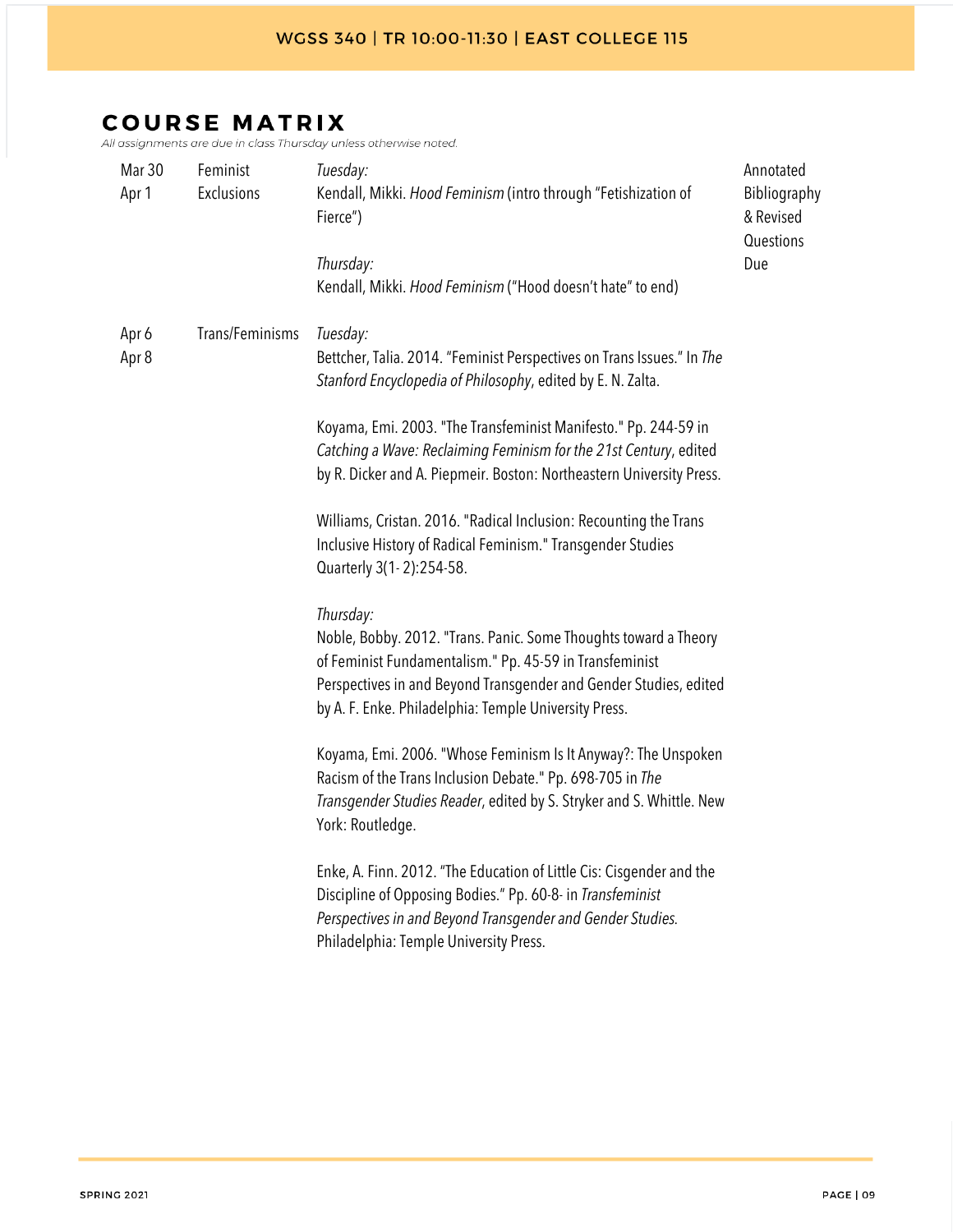| Apr 13<br>Apr 15 | Political<br>Economy and<br>The State | Tuesday:<br>Weeks, Kathi. 2011. "Introduction," Pp. 1-36 in<br>The Problem with Work: Feminism, Marxism, Anti-work Politics, and<br>Postwork Imaginaries. Durham: Duke University Press<br>Parrenas, Rhacel Salazar. 2001. Servants of Globaization: Women,<br>Migration, and Domestic Work. (Ch. 1 & 7).<br>Thursday:<br>Duggan, Lisa. 1994. "Queering the State." Social Text (39):1-14.<br>Puar, Jasbir. 2002. "Monster, Terrorist, Fag: The War on Terrorism<br>and the Production of Docile Patriots." Social Text 20(3):117-148.<br>Grewal, Inderpal. 2006. "'Security Moms' in the Early Twentieth-<br>Century United States: The Gender of Security of Neoliberalism." |
|------------------|---------------------------------------|--------------------------------------------------------------------------------------------------------------------------------------------------------------------------------------------------------------------------------------------------------------------------------------------------------------------------------------------------------------------------------------------------------------------------------------------------------------------------------------------------------------------------------------------------------------------------------------------------------------------------------------------------------------------------------|
| Apr 20<br>Apr 22 | Postcolonial<br>Agency                | Women's Studies Quarterly 34(1/2):25-29.<br>Bernstein, Elizabeth. 2010. "Militarized Humanitarianism Meets<br>Carceral Feminism: The Politics of Sex, Rights, and Freedom in<br>Contemporary Antitrafficking Campaigns." Signs: Journal of Women<br>in Culture & Society 36(1):45-71.<br>Tuesday:<br>Mahmood, Saba. 2001. "Feminist Theory, Embodiment, and the<br>Docile Agent: Some Reflections on the Egyptian Islamic Revival."<br>Cultural Anthropology 16: 202-236.                                                                                                                                                                                                      |
|                  |                                       | Mohanty, Chandra Talpade. 1988. "Under Western Eyes: Feminist<br>Scholarship and Colonial Discourses." Feminist Review (30):61-88.<br>Thursday:<br>Shiva, Vandana. 2001. "Democratizing Biology: Reinventing Biology<br>from a Feminist, Ecological, and Third World Perspective." In<br>Lederman, Muriel and Ingrid Bartsch (Eds.), The Gender and Science<br>Reader. London: Routledge.<br>Electorate.com, Black. 2001. "The Thong Vs. The Veil."<br>Bouteldja, H. 2014. "Feminist or not? Thinking about the possibility<br>of a "decolonial feminism" with James Baldwin and Audre Lorde."                                                                                 |